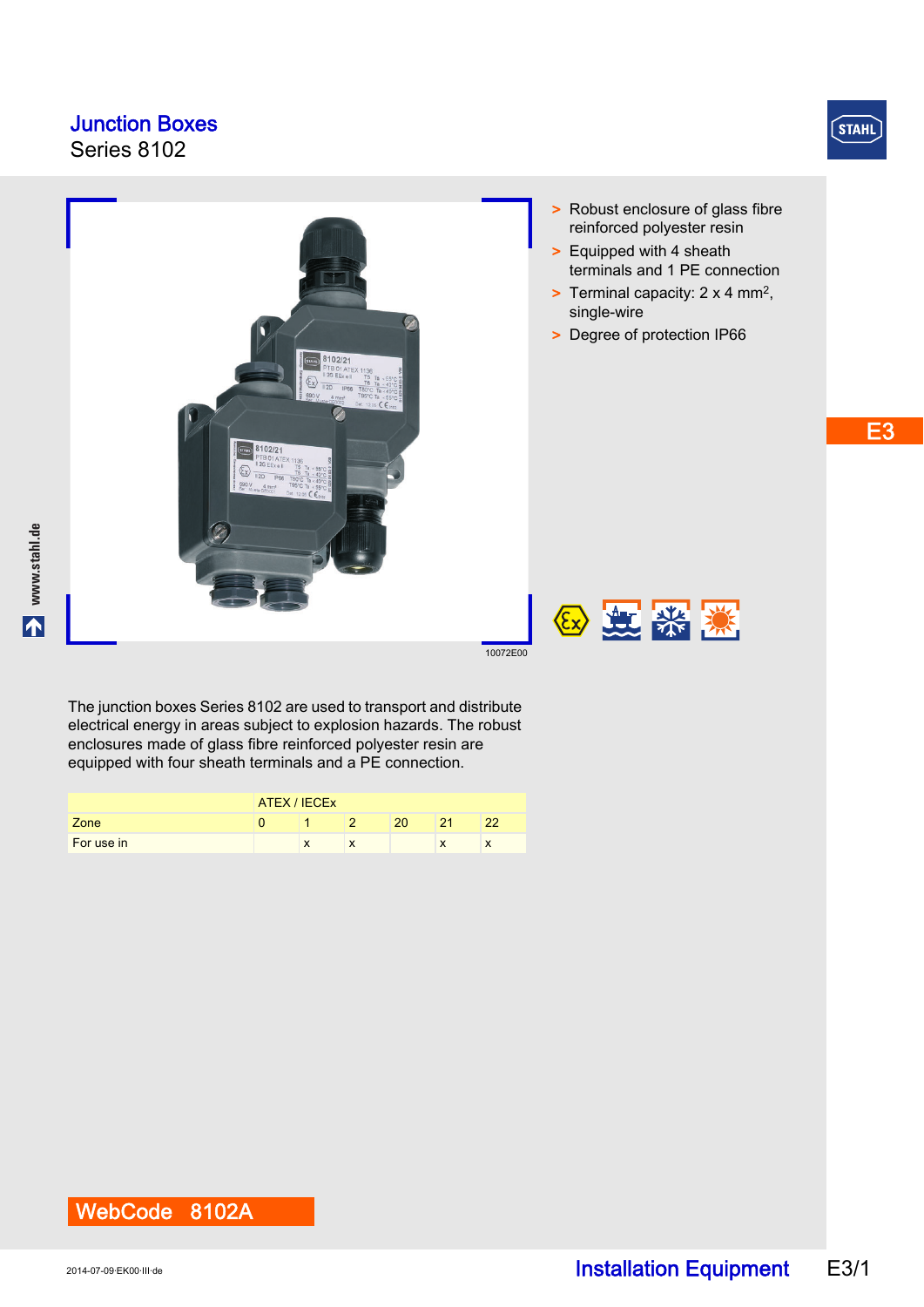## Junction Boxes

Series 8102

| <b>Selection Table</b>                                                     |                                                                                                           |                                                                                                                                                                                                                                                                             |      |  |                  |              |  |  |
|----------------------------------------------------------------------------|-----------------------------------------------------------------------------------------------------------|-----------------------------------------------------------------------------------------------------------------------------------------------------------------------------------------------------------------------------------------------------------------------------|------|--|------------------|--------------|--|--|
| Version                                                                    | Description                                                                                               |                                                                                                                                                                                                                                                                             |      |  | Order number     | Weight<br>kg |  |  |
| 02220E00                                                                   |                                                                                                           |                                                                                                                                                                                                                                                                             | Ex e |  | 8102/21-31       | 0.278        |  |  |
|                                                                            |                                                                                                           | 3 x M20 x 1.5 semi gland                                                                                                                                                                                                                                                    | Exi  |  | 8102/22-31       | 0.300        |  |  |
|                                                                            |                                                                                                           | $3 \times M20 \times 1.5$ cable gland                                                                                                                                                                                                                                       | Ex e |  | 8102/21-32-C995  | 0.200        |  |  |
|                                                                            | $2 \times M20 \times 1.5$ cable gland,                                                                    |                                                                                                                                                                                                                                                                             | Ex e |  | 8102/21-42-C1151 | 0.330        |  |  |
|                                                                            |                                                                                                           | 1 x M25 x 1.5 cable gland                                                                                                                                                                                                                                                   |      |  |                  |              |  |  |
| 01599E00                                                                   |                                                                                                           | $2 \times M20 \times 1.5$ cable gland,<br>1 x M20 x 1.5 stopping plug                                                                                                                                                                                                       | Ex e |  | 8102/21-32-C1013 | 0.100        |  |  |
| <b>Explosion Protection</b>                                                |                                                                                                           |                                                                                                                                                                                                                                                                             |      |  |                  |              |  |  |
| Europe (ATEX)<br>Gas and dust                                              |                                                                                                           | PTB 01 ATEX 1136                                                                                                                                                                                                                                                            |      |  |                  |              |  |  |
|                                                                            |                                                                                                           | Ex II 2 G Ex e ia IIC T6, T5 Gb                                                                                                                                                                                                                                             |      |  |                  |              |  |  |
|                                                                            |                                                                                                           |                                                                                                                                                                                                                                                                             |      |  |                  |              |  |  |
| <b>Certifications and certificates</b>                                     |                                                                                                           |                                                                                                                                                                                                                                                                             |      |  |                  |              |  |  |
| Certificates                                                               |                                                                                                           | ATEX, Ukraine (TR), Belarus (operating authorisation)                                                                                                                                                                                                                       |      |  |                  |              |  |  |
|                                                                            |                                                                                                           |                                                                                                                                                                                                                                                                             |      |  |                  |              |  |  |
| <b>Technical Data</b><br><b>Electrical data</b>                            |                                                                                                           |                                                                                                                                                                                                                                                                             |      |  |                  |              |  |  |
|                                                                            | 750 V                                                                                                     |                                                                                                                                                                                                                                                                             |      |  |                  |              |  |  |
| Rated operational voltage<br>Rated operational current                     |                                                                                                           | max. 25 A                                                                                                                                                                                                                                                                   |      |  |                  |              |  |  |
| <b>Ambient conditions</b>                                                  |                                                                                                           |                                                                                                                                                                                                                                                                             |      |  |                  |              |  |  |
| Ambient temperature                                                        |                                                                                                           | Ex e version with semi glands:<br>-50  +55 °С Т6/Т80 °Č; -50  +70 °С Т5/Т95 °С<br>Ex i version with semi glands:<br>$-50$ +75 °C T6<br>Ex e version with cable glands:<br>-40  +40 °C T6/T80 °C, -40  +70 °C T5/T95 °C<br>Ex i version with cable glands:<br>-40  +75 °C T6 |      |  |                  |              |  |  |
| Mechanical data                                                            |                                                                                                           |                                                                                                                                                                                                                                                                             |      |  |                  |              |  |  |
| Degree of protection<br>IP66 according to IEC/EN 60529                     |                                                                                                           |                                                                                                                                                                                                                                                                             |      |  |                  |              |  |  |
| Enclosure material                                                         | Polyester resin UP-RM 427 C-F/R8 RAL 7012 similar to grey                                                 |                                                                                                                                                                                                                                                                             |      |  |                  |              |  |  |
| Stainless steel cheese-head screw M4<br>Cover lock                         |                                                                                                           |                                                                                                                                                                                                                                                                             |      |  |                  |              |  |  |
| <b>Tightening torque</b>                                                   | 1.4 Nm                                                                                                    |                                                                                                                                                                                                                                                                             |      |  |                  |              |  |  |
|                                                                            | <b>Connection Terminals</b>                                                                               |                                                                                                                                                                                                                                                                             |      |  |                  |              |  |  |
| Type of terminals<br>Sheath terminal, M7 x 7.5<br><b>Tightening torque</b> |                                                                                                           |                                                                                                                                                                                                                                                                             |      |  |                  |              |  |  |
| 2.5 Nm<br>Mounting / Installation                                          |                                                                                                           |                                                                                                                                                                                                                                                                             |      |  |                  |              |  |  |
| Cable glands<br>M20 x 1.5 (tightening torque 2.3 Nm)<br>Cable gland        |                                                                                                           |                                                                                                                                                                                                                                                                             |      |  |                  |              |  |  |
|                                                                            | M25 x 1.5 (tightening torque 3.0 Nm)<br>Cable gland<br>M20 x 1.5 (tightening torque 1.5 Nm)<br>Semi gland |                                                                                                                                                                                                                                                                             |      |  |                  |              |  |  |